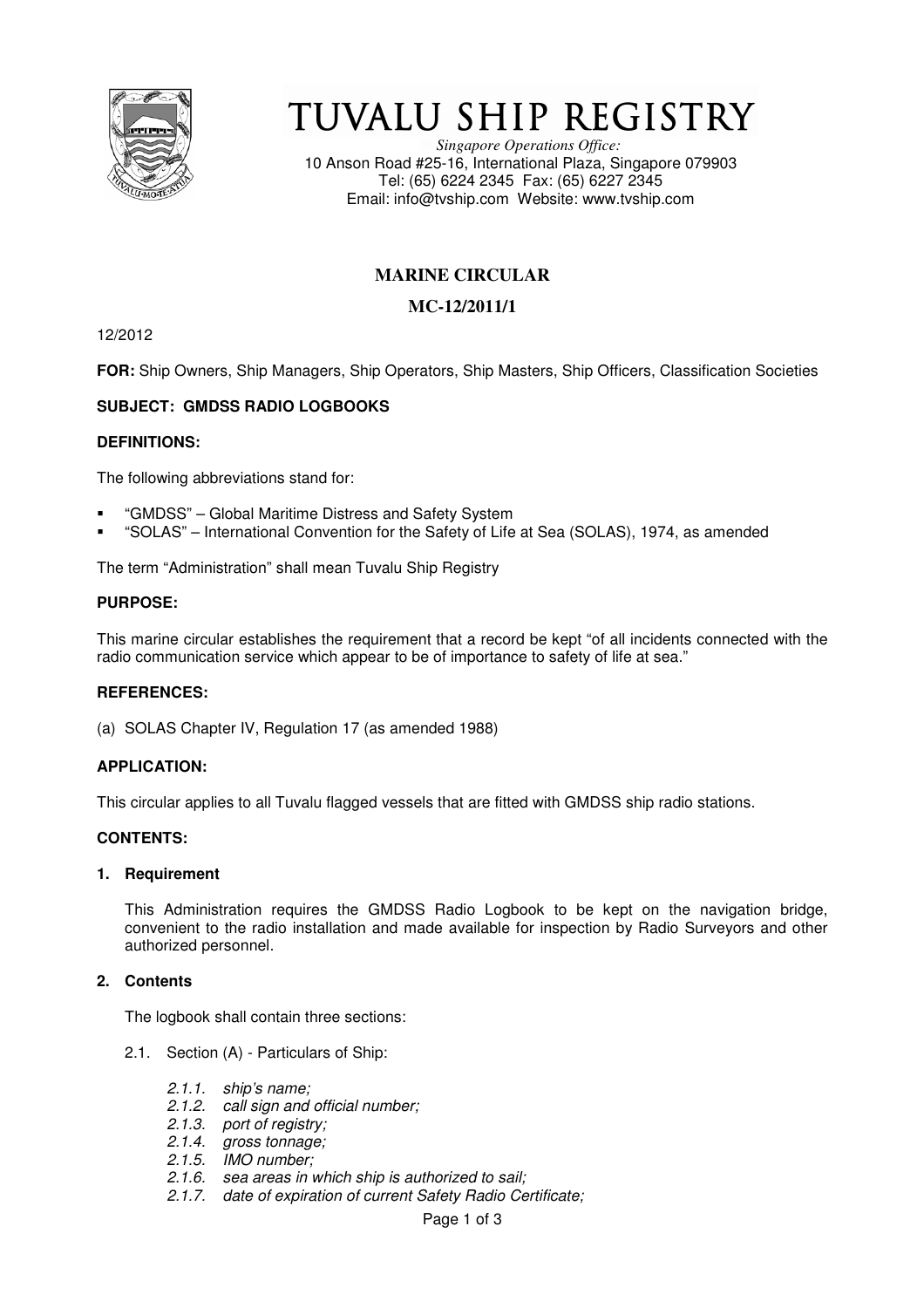- *2.1.8. date of expiration of current Ship Radio Station License;*
- *2.1.9. method(s) used to ensure availability of radio facilities:*
	- *2.1.9.1. duplication of equipment;*
	- *2.1.9.2. shore-based maintenance giving details of name and address of service company;*
	- *2.1.9.3. at-sea maintenance capability; and*
- *2.1.10. name and address of owner, manager or agent.*
- 2.2. Section (B) Details of Radio Personnel:
	- *2.2.1. name(s);*
	- *2.2.2. dates on board;*
	- *2.2.3. certificate number(s);*
	- *2.2.4. class of certificate(s);*
	- *2.2.5. name of person designated for radio communications during emergencies; and*
	- 2.2.6. name of person nominated to carry out appropriate tests, checks and log entries.
- 2.3. Section (C) Record of Communications:
	- *2.3.1. The GMDSS radio logbook will record the following as they occur, together with the time of occurrence:* 
		- *2.3.1.1. a summary of communications relating to distress, urgency and safety traffic;*
		- *2.3.1.2. a record of important incidents connected with the radio service; and*
		- *2.3.1.3. where appropriate, the position of the ship at least once a day.*
	- *2.3.2. The Master will inspect and sign each day's entries in the GMDSS Radio Logbook.*
	- *2.3.3. An example of a GMDSS record of communications is included as Appendix I.*

### **3. Retention of Records**

3.1. Retention of GMDSS Radio Logbooks will be as follows:

*"At the termination of each voyage, or not less frequently than semi-annually, the logs shall be forwarded to the shipowner and/or operator. All such logs shall be retained for a period of at least two (2) years from the date of receipt. In the event of a casualty occurring during a voyage covered by such logbooks, they shall be retained for so long as instructed by this Administration."* 

- 3.2. If logbooks containing printed spaces for the information in Sections (A) and (B) are not available, the required information may be typed on a separate sheet of paper and attached to the inside front cover of a conventional logbook as an addendum.
- 3.3. If electronic logbooks are kept, please refer to Tuvalu Marine Circular 13/2011/1 for requirements.

Yours sincerely,

Deputy Registrar Tuvalu Ship Registry